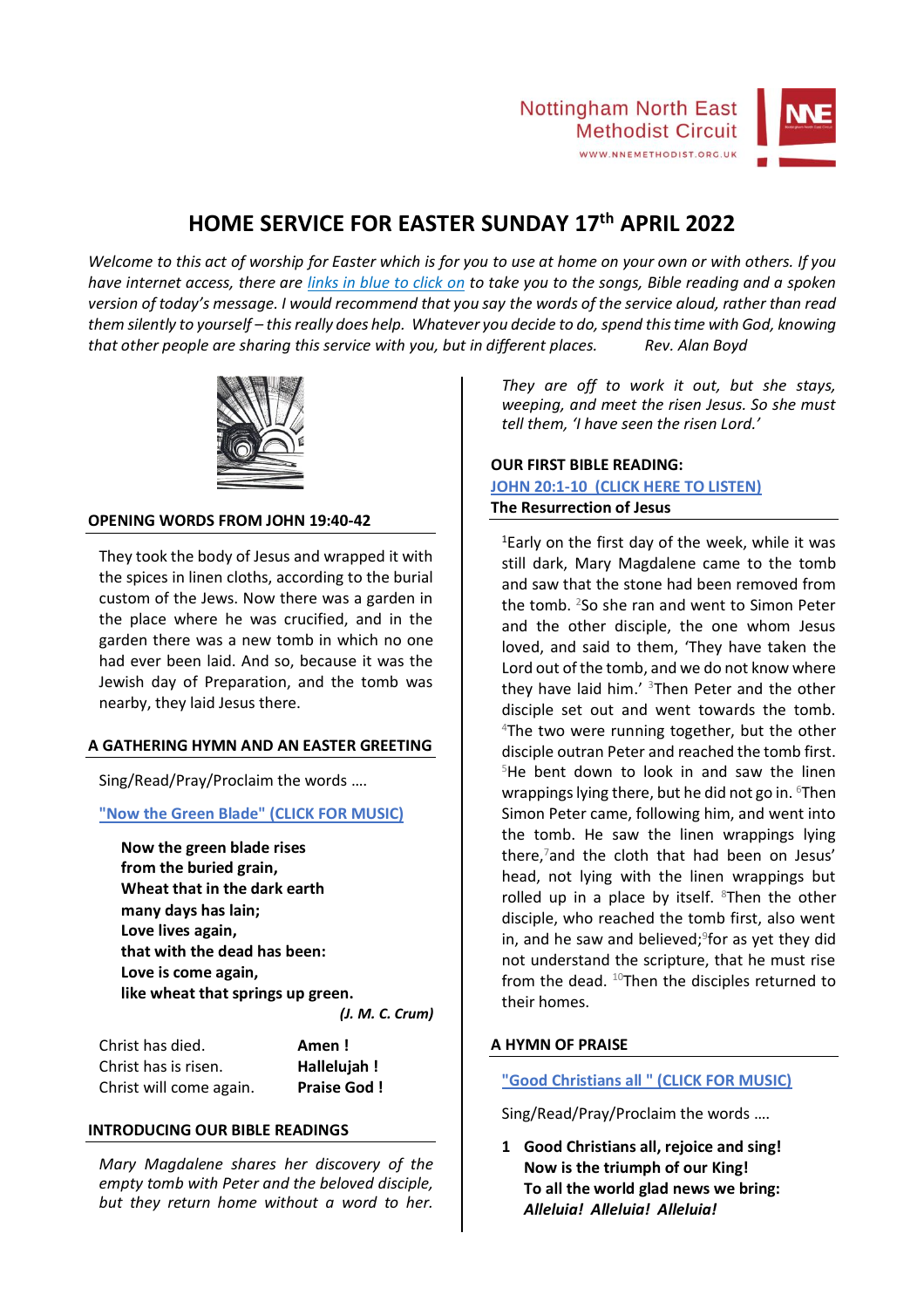- **2 The Lord of Life is risen for ay; Bring flowers of song to strew his way; Let all the world rejoice and say:** *Alleluia! Alleluia! Alleluia!*
- **3 Praise we in songs of victory That Love, that Life which cannot die, And sing with hearts uplifted high:** *Alleluia! Alleluia! Alleluia!*
- **4 Your name we bless, O risen Lord, And sing today with one accord The life laid down, the Life restored:** *Alleluia! Alleluia! Alleluia!*

*(C. A. Alington)*

#### **WE SHARE OUR EASTER GREETING AGAIN**

| Christ has died.        | Amen!              |
|-------------------------|--------------------|
| Christ has is risen.    | Hallelujah!        |
| Christ will come again. | <b>Praise God!</b> |

#### **A PRAYER OF PRAISE AND CONFESSION**

*Let's continue in worship as we pray together – first of all, we lift our words of praise up to God:*

Glory to you, O God: you raised Jesus from the grave, bringing us victory over death and giving us eternal life.

Glory to you, O Christ: for us and for our salvation you overcame death and opened the gate to everlasting life.

Gory to you, O Holy Spirit: you lead us into the truth and breathe new life into us.

Glory to you, Father, Son and Holy Spirit, now and for ever. AMEN

*Now, resting on God's grace and goodness, we offer our honest confession …*

Forgive us, Lord, that we do not always come to find you. Forgive us, because we are sometimes too scared, or too stubborn, to come to the tomb. Forgive us, because when we do meet Jesus, we don't always tell others what he has done for us.

*(Take time now for your private confession)*

#### **WORDS OF FORGIVENESS AND THANKFULNESS**

We are forgiven again. We are set free again. So, we thank you Lord for: Easter blessings; New life in Jesus; Clearness of vision; Overcoming death; Unending love; Nearness of Jesus; Trusting in him; Everlasting glory; Redeeming the world. AMEN

#### **FOR OUR YOUNGER PEOPLE**

Happy Easter! The story of Easter is told in a few different ways in the Bible. Today we're going to look at the story we read in the book of John. Mary Magdalene is the first to go to the tomb where Jesus had been laid after he had died on the cross. She expects to find Jesus lying there, but she – and everyone else - are in for a big, big surprise. Have a go at the activity sheet at the bottom of these pages and see what you think.

#### **WE SING PRAYERFULLY AS WE PREPARE OURSELVES TO THINK ABOUT OUR READINGS (STF 294 "All you that seek the Lord who died)**

*This great hymn by Charles Wesley takes the encounter between the risen Jesus and Mary Magdalene from today's Bible reading – JOHN 20:1-18 and especially JOHN 20:15 - and makes it the search by all believers.*

#### **["All you that seek" \(CLICK FOR MUSIC\)](https://1drv.ms/u/s!ArhPmcrQo1wyhS-fY4pjtyVE5rdS?e=ENMKdc)**

Sing/Read/Pray/Proclaim the words ….

- **1 All you that seek the Lord who died, Your God for sinners crucified, Now, now let all your grief be o'er! Believe, and you shall weep no more.**
- **2 The Lord of life is risen indeed, To death delivered in your stead; His rise proclaims your sins forgiven, And shows the living way to heaven.**
- **3 Haste then, you souls that first believe, Who dare the gospel word receive, Your faith with joyful hearts confess, Be bold, be Jesus' witnesses.**
- **4 Go, tell the followers of your Lord Their Jesus is to life restored; He lives to quicken humankind; He lives, that all his life may find.**

*(Charles Wesley)*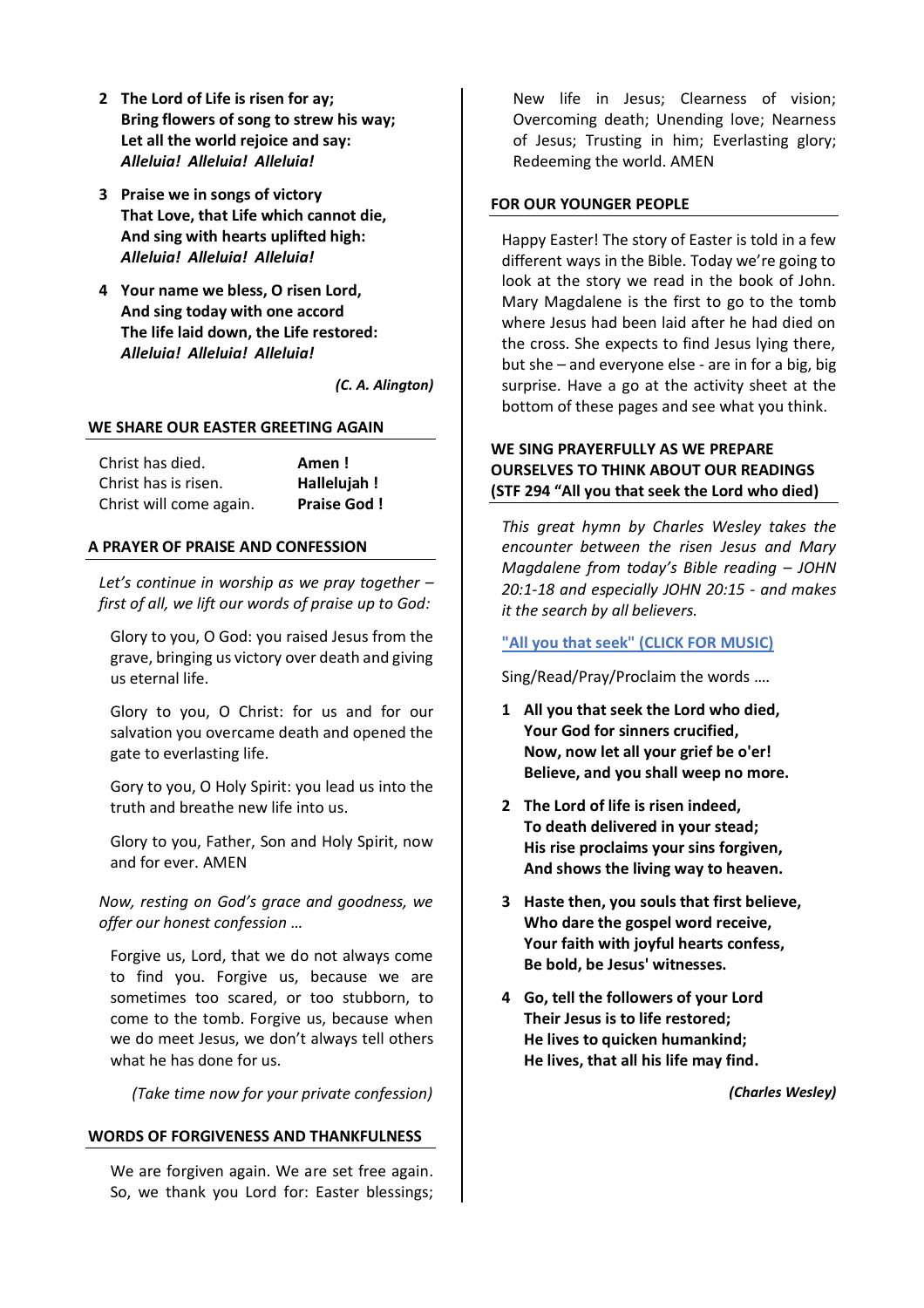#### **A REFLECTION ON THE READING**

#### **[TODAY'S MESSAGE \(CLICK TO WATCH/](https://1drv.ms/v/s!ArhPmcrQo1wyhTDWpLWUOviATS2U?e=cZSOUx)LISTEN)**

What did you really want to be when you grew up? Did you manage it, or did life take you somewhere different? I'm clearly NOT a train driver. Our son is a teacher, and a great teacher at that. It's a real calling, but it wasn't always like that. When he was just a lad, he went through a ton of ideas about what he wanted to be. The one that sticks in my mind was a total conviction that he wanted to be a WWF Professional Wrestler. He had all the videos, magazines, and figures to go with it.

That one ran for months and months, and we just couldn't steer him off the track. I was starting to panic, but my wife Ashley played it cool, left it, and the idea just went off the boil, praise the Lord. David Letterman, the American chat-show host had something pretty funny to say about that in a wider setting. He said: "America is the only country where a significant proportion of the population believes that professional wrestling is real but the moon landing was faked."

Well, it made me chuckle. It's not just about America. In an era that loves conspiracy theories, when we're bombarded with information and struggle to tell fake news from the truth, I want to ask you – well, I ask myself as well – what do you REALLY think of Easter, the Easter story, and the resurrection of Jesus that we celebrate today? Just a good memorable yarn? An encouraging story? The literal truth? A load of old nonsense? The bodily resurrection – the revival of a crucified Christ?

What do you REALLY think? Is it something that defies all logic and doesn't really hold water? Something we stand or fall by? A tangible spiritual life changing experience of the Christ? The core of our faith? What do you REALLY think? Is it a parable or a metaphor for an eternal truth? A real encounter with God? The breakingin of the Kingdom? I'm sure that you and I could go on and on with this and think up many more questions and assertions about this Easter experience.

Now if you are, or always have been definite, secure and confident with a cast-iron belief about Easter and the resurrection of Jesus that's great. Really great. But I suspect that if we're honest, we have had, and are having, and probably will always have questions about it all, and sometimes even real doubts. That's healthy and normal. Pope John Paul the Second once said something like: "If a faith is alive and kicking, it ought to be at least kicking". We're not cocooned in an unchanging faith or cocooned against the realities of life.

We're always going to wonder, question, defend, test, step out of our comfort zone, push back, hold onto some ideas, feel unsettled at times, change in other ways, worry, are assured, be vulnerable, be shaped by some things and reject others, feel helpless, find strength, look back at where we've come from and what has shaped us, express our humanity and live out our faith together and experience life in the present reality and look to the future with different eyes.

These are all things that we're living through ourselves just now, but we also see in the gospel reading we're looking at today. Matthew. offers yet another version of the resurrection story. The details in the 4 gospels all differ. They all offer a slightly different view, a different memory, a different emphasis from each other, but they all agree on one thing - in the early morning of the 3rd day, a group of women make a risky journey to the grave of their leader. They come to clean and dress and embalm a cold, broken body. Instead, they find the tomb empty. It's absolutely not what anyone expects.

That sense of being on a risky journey and meeting the totally unexpected is something that we're all very familiar with ourselves, aren't we? Who would have predicted the past 2 or 3 years? The uncertainty and impact of our place in Europe and the world? A world-wide health pandemic that's not over yet but has had such an effect on every single aspect of our lives, mental wellbeing, health, just being alive itself, economy, jobs, security, leaving us feeling imprisoned, fearful and uncertain. In a sort of tomb. Perhaps our own experiences are ones of bad health, isolation, loss or grief.

Our environment in meltdown with warning after warning after warning. An energy crisis. A cost of living that's going way, way beyond most people's ability to keep up with it, and no end in sight. Food banks being the norm. Fuel poverty, food poverty and actual poverty increasing. A style and ethos and competence and priorities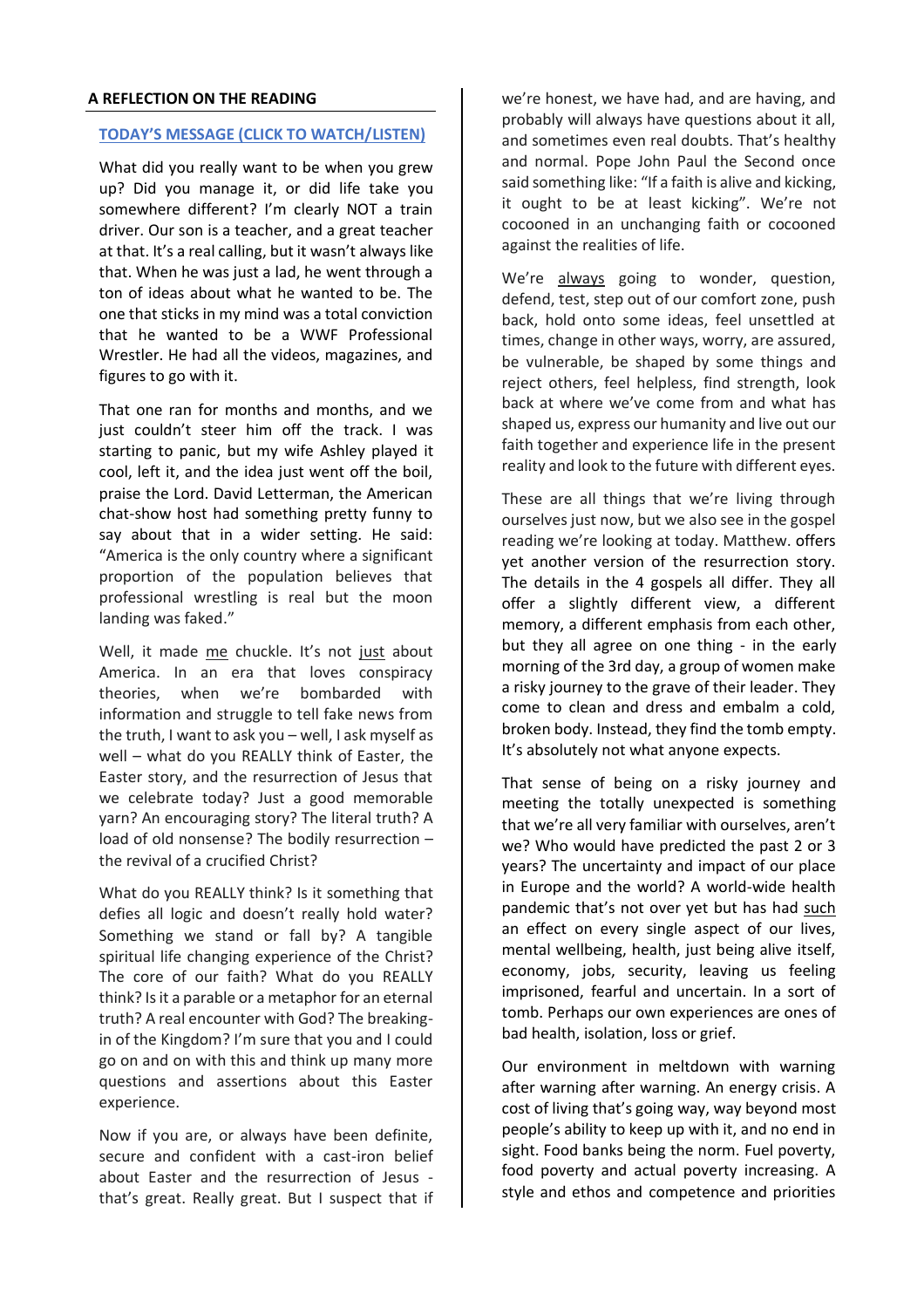and thrust of government that few can be happy with. Whatever happened to decent, sensible, stable, welcoming Britain?

And now in 21<sup>st</sup> century Europe, a vicious, brutal and merciless war in a European nation, as Russia attacks Ukraine and millions of people flee, adding to the millions already fleeing other conflicts and regimes around the world. How did we get here? It feels like a very, very, very long Good Friday with many - and much - crucified. And all, and everyone, trapped in a tomb.

In Matthew's story, as the women make that risky journey to Jesus' grave, they and all the followers are at a real low point. Shocked, bewildered, frightened, lost. Not understanding. In fact, in the first part of the story, when they find the tomb empty, they just go home. It's a mystery.

In verses 11-18 Mary Magdalene, is aghast when two 2 angels, sitting on the grave, speak to her and ask her why she's weeping. She turns, and not recognising him at first, finds herself looking at and talking to Jesus.

Fear, shock and grief give way to the beginning of faith in new life. She can't hold onto her friend. He's not the same. And soon those who believe, those who follow and live out God's mission will not be the same. This is the beginning of something new and dramatic. Mary is asked to tell the others what she has seen and heard. "I have seen the Lord". What's important here is that it's unfinished business.

Yes, Matthew and the other Gospel writers stress the empty grave. The stone rolled away. The absent body. Something we Christians have remembered and celebrated and emphasised ever since. But Matthew is careful - very careful - to show that the empty tomb on its own is not a good enough basis for a resurrection faith.

There could be lots of reasons for a missing body. Stolen by his followers to keep the story going. Stolen by the authorities to prevent it being a focus for ferment and resistance. Taken by his family to a private spot. Not here in the first place. And so on and so on. But "hang on" say Matthew, and Mark, and Luke and John in their own way  $-$  just "hang on".

Apart from the questions that you might have, and apart from the statements of these witnesses, it takes more than an empty tomb if we are to have a resurrection faith. This has to be the starting point, not the end of an era. This has to be the continuing unfolding of the story. Jesus' own prophetic words (Luke 24:7) that he would be) "Handed over .... crucified and .... rise again" are the first step into something more. A sign that this is all unfinished.

Perhaps this is the most important thing, the greatest encouragement and strength that we can take away from this story, and this amazing Easter morning. That this is unfinished business. God is not finished with humanity. God has not given up on us. God has not given up on our present times or our futures. Neither must we, no matter how hard it is to hold on to that.

When we say at Christmas: "Emmanuel – God is with  $us'' - God$ , and we, mean it. It really comes to life – literally – at Easter. It's not only Jesus who can - and will - rise to new life from today and from now on.

When Mary Magdalene said to the others: "I have seen the Lord", she had also had the first sight, not just of a resurrected Christ, but also the first sight of a new experience of God active in, and with, and through his people, and first sight of a new Kingdom, and first sight of a new mission to make that kingdom real, and first sight of new possibilities.

Unfinished business. New possibilities and unfinished business for the Ukraine, for Russia and certainly for President Putin. Resurrection. Unfinished business and new possibilities for our nation and our partnerships with some countries, while standing up against other unjust regimes and leaders. Resurrection.

Unfinished business and new possibilities for the ethos of our nation and communities, with compassion in how we welcome and care for those in need, support for the overlooked, lifting up those who can't manage or face massive uncertainty and anxiety. Maybe we count ourselves among them. Resurrection.

Unfinished business and new possibilities for us as a Church or Churches. Yes, looking back at where we've come from and what has shaped us, but expressing our humanity, and living out our faith together and experiencing life in the best way in the present reality, and looking to the future with different eyes. Resurrection.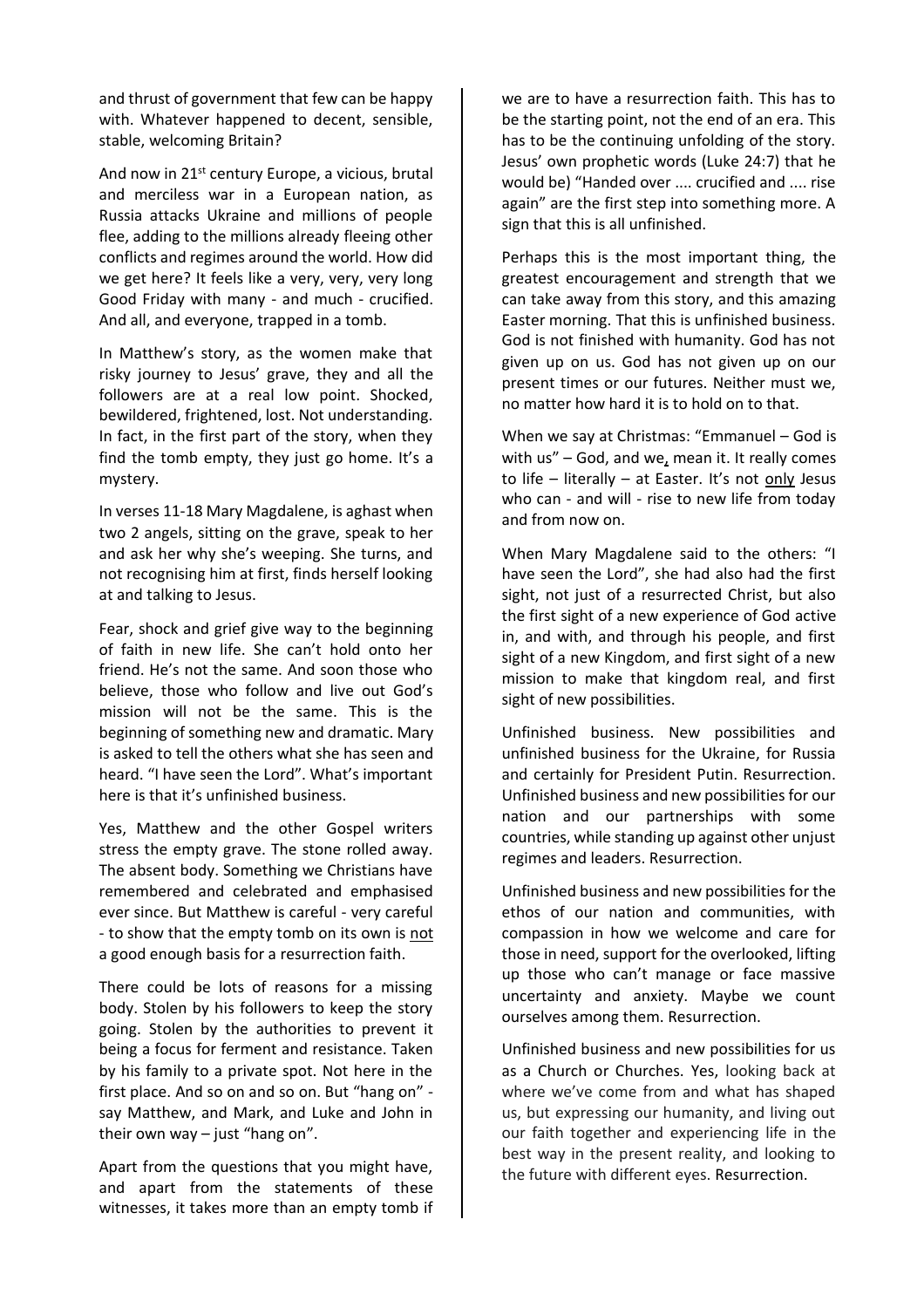Unfinished business and new possibilities for each one of us as we slowly find our feet, live as best we can with our vulnerability, and in our own lives and relationships in 1001 small ways live life more fully and more hopefully. Resurrection.

Conspiracy theory? Fake news? What do you and I REALLY make of Easter? As Mary said - I think that we have seen the Lord. I think that we have seen the kingdom. And with our amazing God in us and with us, I think that we have we have seen the next step. AMEN

#### **A HYMN TO STEP INTO THE LIGHT OF EASTER (Singing the Faith 292 "After darkness, light")**

*While it might be an unfamiliar Easter hymn, the meaningful words and the beautiful gentle tune work together to make this really special.*

#### **["After darkness, light" \(CLICK FOR MUSIC\)](https://1drv.ms/u/s!ArhPmcrQo1wyhSjZhsRPp9o4fYIV?e=mHlVSY)**

Sing/Read/Pray/Proclaim the words …

- **1 After darkness, light; After winter, spring; After dying, life: Alleluia! Alleluia!**
- **2 Take his body down; Lay it in the tomb; Love has overcome: Alleluia! Alleluia!**
- **3 Turn away in grief; Turn away in faith; Celebrate his death: Alleluia! Alleluia!**
- **4 Come whatever may God will have his way: Welcome Easter Day! Alleluia! Alleluia!** *(Fred Pratt Green)*

#### **A PERSONAL PRAYER**

In Lent we have come with Jesus through darkness into light. We have walked with him on his journey. Now we want to run with him into his wonderful, everlasting life. Lead us, good Lord. Amen.

#### **OUR SECOND BIBLE READING: [JOHN 20:11-18 \(CLICK HERE TO LISTEN\)](https://1drv.ms/u/s!ArhPmcrQo1wyhSxdWIqlAfIOmfRl?e=eEykWW) Jesus Appears to Mary Magdalene**

<sup>11</sup>But Mary stood weeping outside the tomb. As she wept, she bent over to look into the tomb;<sup>12</sup>and she saw two angels in white, sitting where the body of Jesus had been lying, one at the head and the other at the feet.  $13$ They said to her, 'Woman, why are you weeping?' She said to them, 'They have taken away my Lord, and I do not know where they have laid him.' <sup>14</sup>When she had said this, she turned round and saw Jesus standing there, but she did not know that it was Jesus. <sup>15</sup>Jesus said to her, 'Woman, why are you weeping? For whom are you looking?' Supposing him to be the gardener, she said to him, 'Sir, if you have carried him away, tell me where you have laid him, and I will take him away.' <sup>16</sup>Jesus said to her, 'Mary!' She turned and said to him in Hebrew, 'Rabbouni!' (which means Teacher).  $17$ Jesus said to her, 'Do not hold on to me, because I have not yet ascended to the Father. But go to my brothers and say to them, "I am ascending to my Father and your Father, to my God and your God." ' <sup>18</sup>Mary Magdalene went and announced to the disciples, 'I have seen the Lord'; and she told them that he had said these things to her.

#### **PRAYERS FOR THE WORLD**

*You may want to have a time of silence in which you recall, or to pray out loud for our world, people, places or situations, those around us and our own needs. You may want to use the prayers below or have them guide your thoughts:*

Lord, we hear of so many things that frighten us just now, and we experience our own moments of deep sadness. We pray for the world – our world and your world. Hold back the hands of hate, and establish peace in our hearts: where there is terror, may your comfort reign; where there is mourning, may hope rise again.

There are many places in the world where people are crying out in pain and fear: God of resurrection glory, draw near. There are many people who are struggling with illness or sadness, with loss or worry: God of resurrection glory, draw near. There are many times when we are perplexed and fearful because we cannot see what happens next: God of resurrection glory, draw near.

May we know the reality of Easter hope in our lives today. May we know the healing power of the Holy Spirit, and may we live in the power of that Spirit today and always. In the name of the risen Christ. AMEN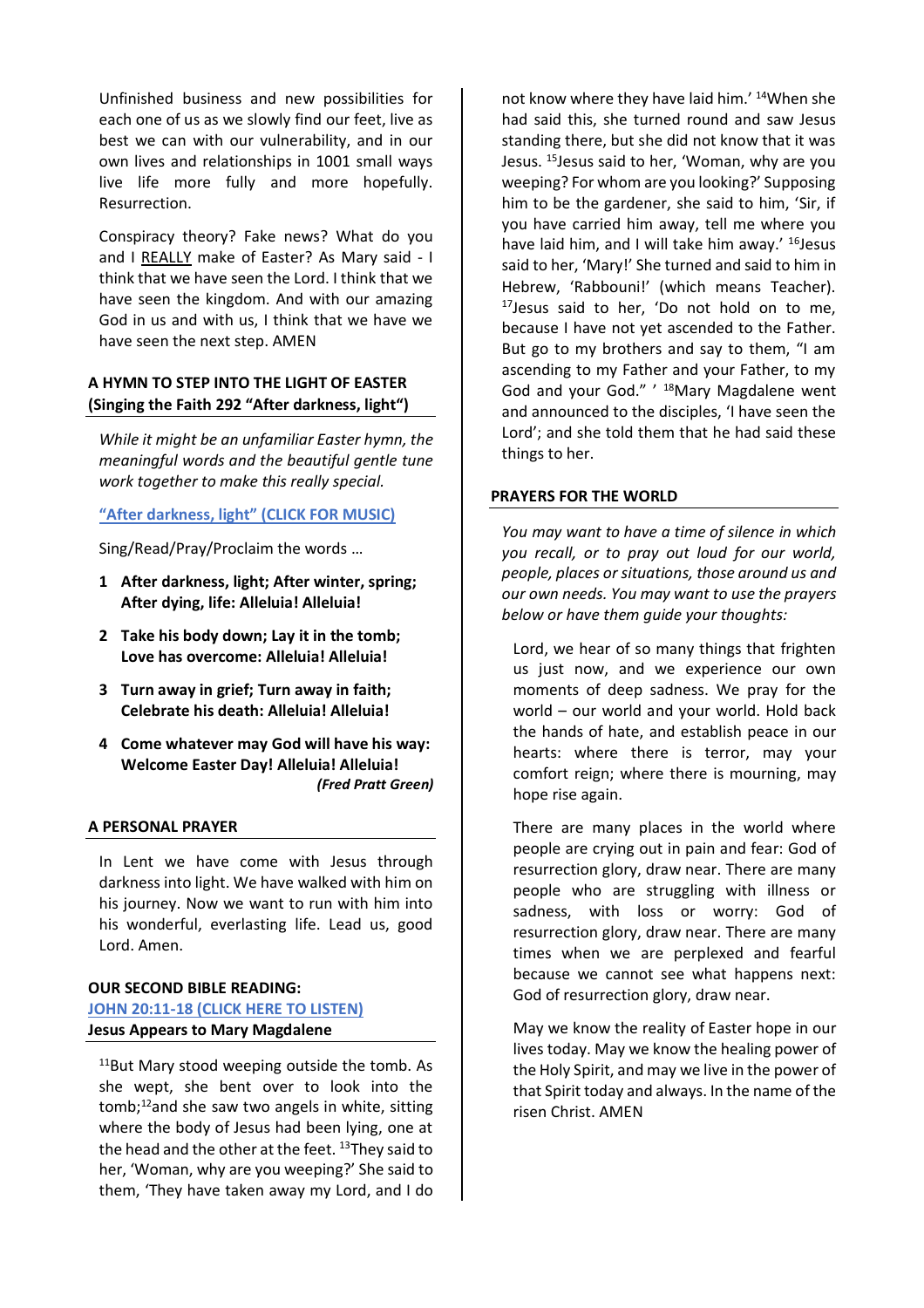We share in the prayer that Jesus gave us:

**Our Father in heaven, hallowed be your Name, your kingdom come, your will be done, on earth as in heaven. Give us today our daily bread. Forgive us our sins as we forgive those who sin against us. Do not bring us to the time of trial but deliver us from evil. For the kingdom, the power, and the glory are yours now and forever. AMEN.**

#### **WE SHARE OUR EASTER GREETING A FINAL TIME**

| Christ has died.        | Amen!              |
|-------------------------|--------------------|
| Christ has is risen.    | Hallelujah !       |
| Christ will come again. | <b>Praise God!</b> |

#### **OUR FINAL HYMN,**

**(Singing the Faith 309 "See what a morning")**

#### **["See what a morning" \(CLICK FOR MUSIC\)](https://1drv.ms/v/s!ArhPmcrQo1wyhS7OLa6Gh8H5yXWb?e=4f2r9j)**

Sing/Read/Pray/Proclaim the words …

- **1 See what a morning, gloriously bright with the dawning of hope in Jerusalem; folded the graveclothes, tomb filled with light as the angels announce Christ is risen! See God's salvation plan, wrought in love, borne in pain, paid in sacrifice, fulfilled in Christ the man, for he lives; Christ is risen from the dead.**
- **2 See Mary weeping, 'Where is he laid!' as in sorrow she turns from the empty tomb; hears a voice speaking, calling her name; it's the Master, the Lord raised to life again! The voice that spans the years, speaking life, stirring hope, bringing peace to us, will sound till he appears, for he lives; Christ is risen from the dead.**
- **3 One with the Father, Ancient of Days, through the Spirit who clothes faith with certainty, honour and blessing, glory and praise to the King crowned with power and authority!**

**And we are raised with him, death is dead, love has won, Christ has conquered; and we shall reign with him, for he lives; Christ is risen from the dead.**

*(Stuart Townend & Keith Getty)*

#### **A PRAYER OF BLESSING**

On this Easter day: go in peace, in the knowledge of God's power; On this Easter day: go in confidence, in the knowledge of God's strength; And always: go in joy, in the knowledge of God's love. AMEN

*Some prayers and hymns are taken from, based on, or inspired by, those in 'Roots' and 'Companion to the Revised Common Lectionary' 'Hymns are used by permission under CCL.*